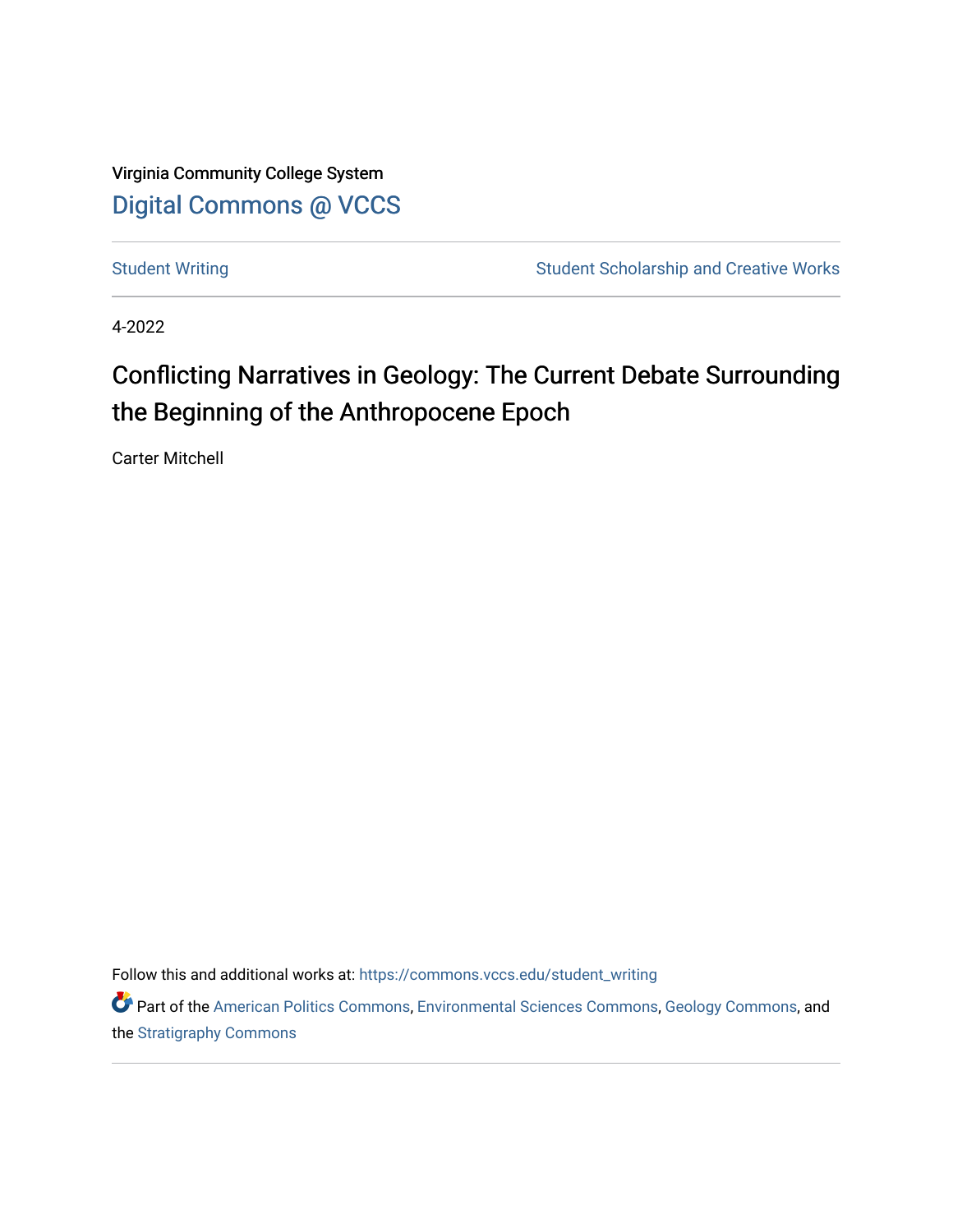Competing Narratives in Geology:

The Current Debate Surrounding the Beginning of the Anthropocene Epoch

Carter Mitchell

Germanna Community College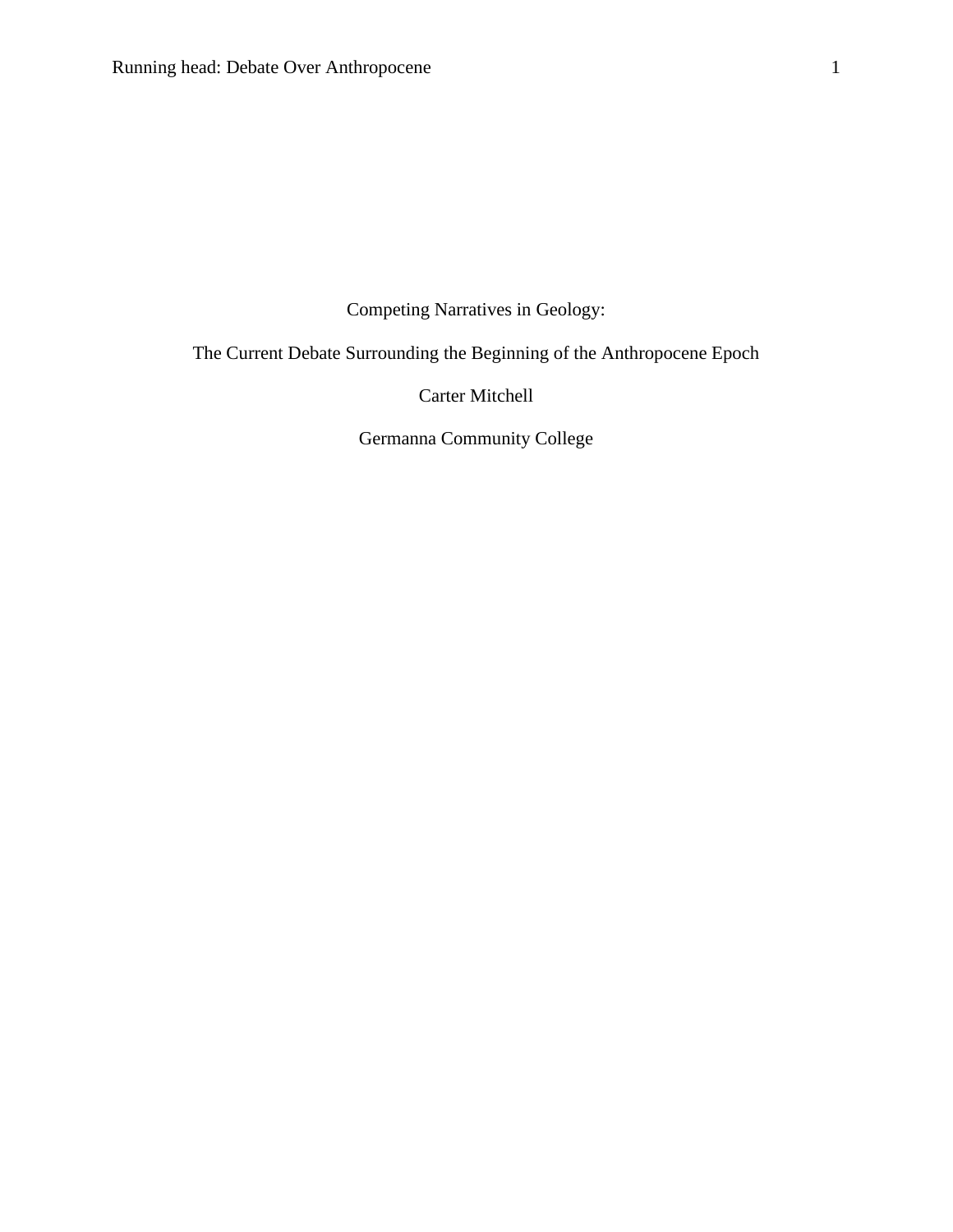## Abstract

Geologists currently debate the addition a new Epoch of geologic time called the Anthropocene. The Anthropocene is characterized by changes in the lithosphere resulting directly from human activity. This paper analyses the arguments in favor of and against the Anthropocene as well as the conflicting narratives concerning the beginning and scope of the Anthropocene.

*Keywords:* Anthropocene, stratigraphy, geochronology, geology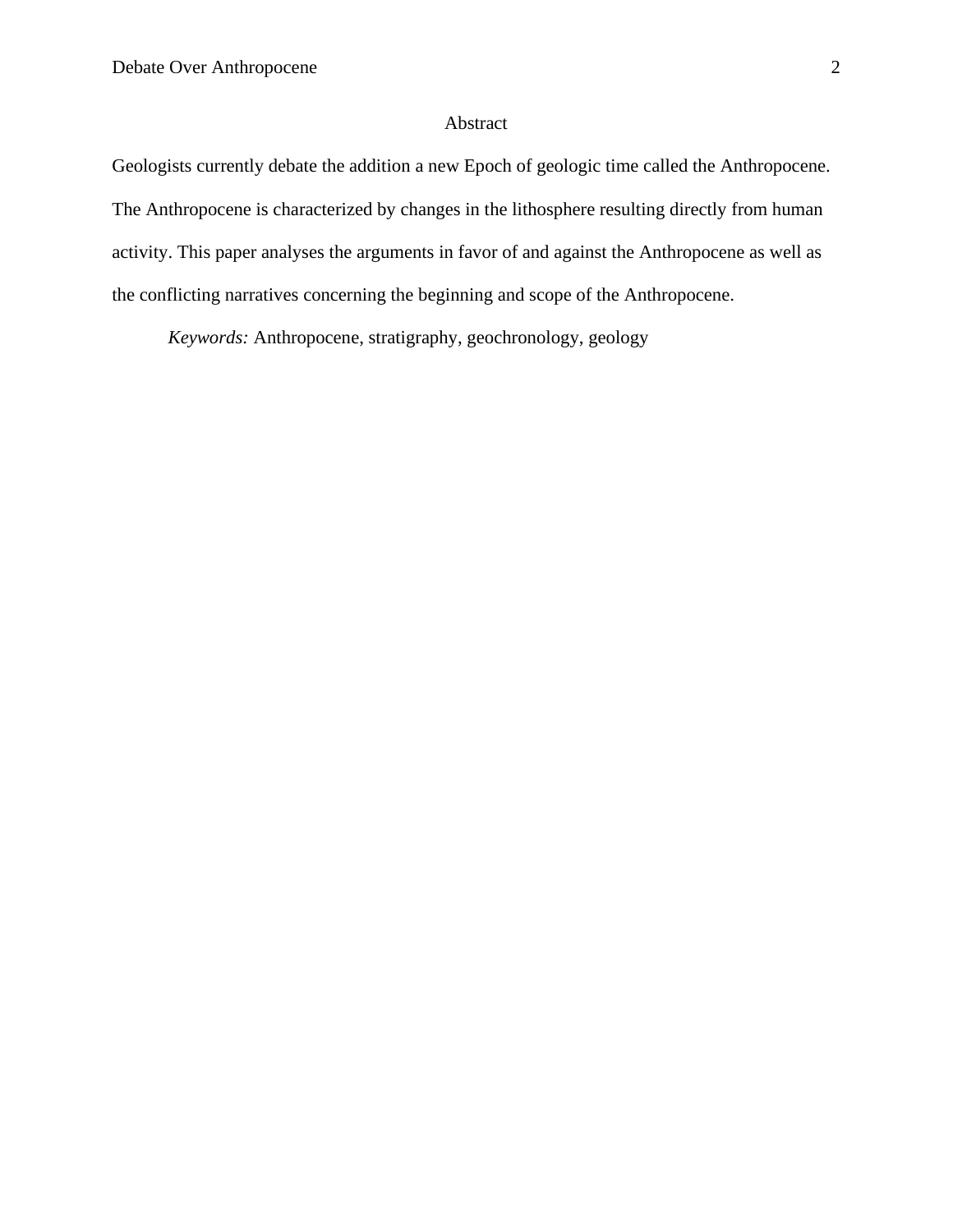The Current Debate Surrounding the Beginning of the Anthropocene Epoch

In order to better understand Earth's geologic history, geologists abide by a system of chronology based on observable changes in rock stratigraphy. From largest to smallest in terms of timespan, the geologic timescale is broken up into units called eons, eras, periods, epochs, and ages. The boundaries between these geochronologic units are determined by evidence of a significant change in stratigraphic layers. The Earth is currently in the Phanerozoic Eon, the Cenozoic Era, and the Quaternary Period. There is current debate, however, over which epoch the Earth is currently in and when that epoch began. The prevailing theory until recently was that the Earth was in the Holocene Epoch, which started about twelve thousand years ago. The Anthropocene is a relatively new theory that suggests a new geologic Epoch brought about solely by human activity. There are disagreements over whether humans have left an impact on Earth's geology significant enough to warrant a new Epoch. Even among those who agree with the existence of the Anthropocene, there is debate over when it began.

First, we must understand the concepts of chronostratigraphic units and geochronologic units. The North American Commission on Stratigraphic Nomenclature defines a chronostratigraphic unit in Article 66 of the North American Stratigraphic Code:

A chronostratigraphic unit is a body of rock established to serve as the material reference for all constituent rocks formed during the same span of time. Each boundary is synchronous. The body also serves as the basis for defining the specific interval of time, or geochronologic unit (Article 80), represented by the referent. (2005, p. 35)

Article 80 defines the meaning of a geochronolgic unit:

Geochronologic units are divisions of time traditionally distinguished on the basis of the rock record as expressed by chronostratigraphic units. A geochronologic unit is not a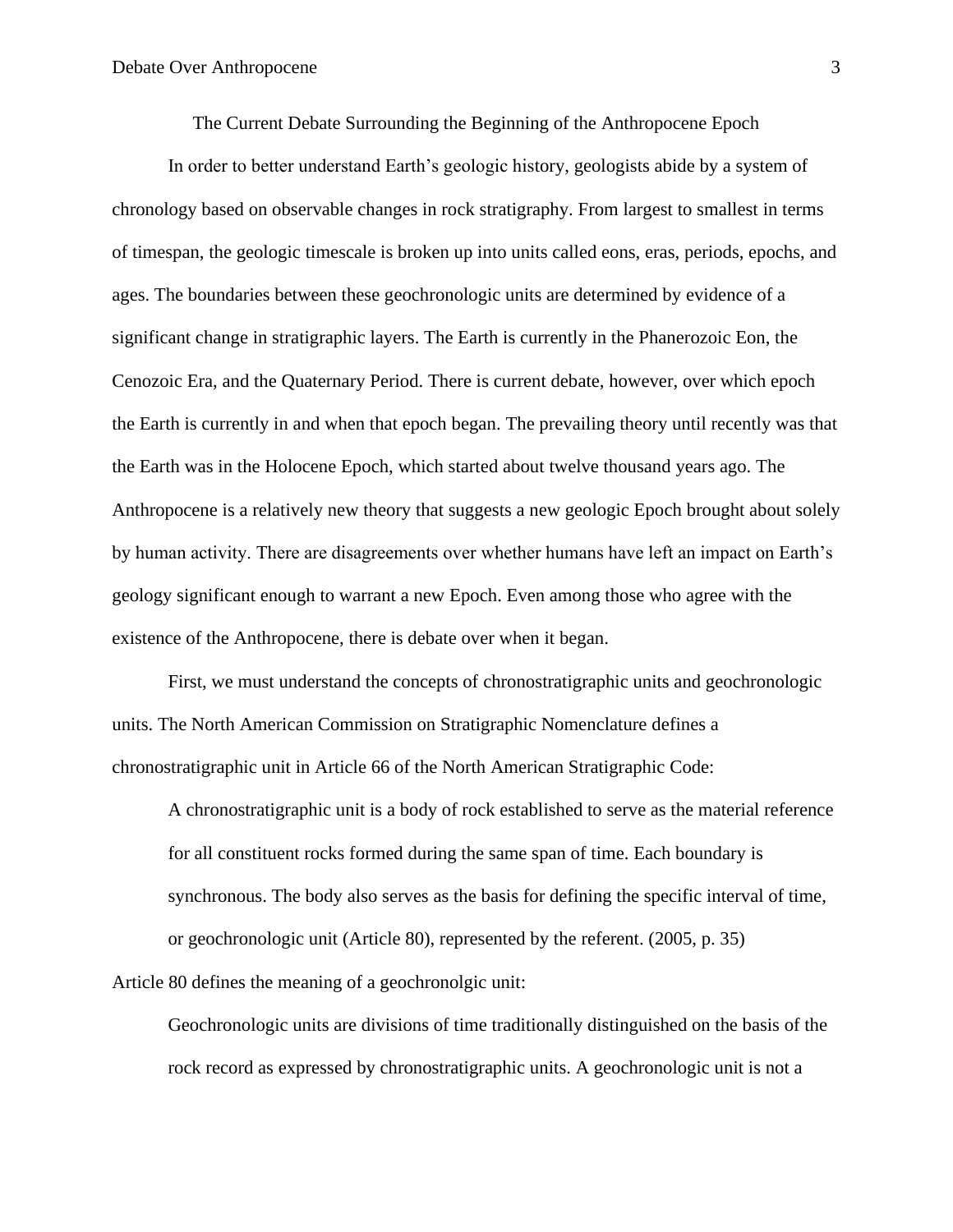stratigraphic unit (i.e., it is not a material unit), but it corresponds to the time span of an established chronostratigraphic unit (Articles 65 and 66), and its beginning and ending corresponds to the base and top of the referent. (North American Commission on Stratigraphic Nomenclature, 2005, p. 37)

In short, a chronostratigraphic unit is the physical rock body used to define the range of time represented by a geochronologic unit. The boundaries between chronostratigraphic units are defined by Article 67: "Boundaries of chronostratigraphic units should be defined in a designated stratotype on the basis of observable paleontological or physical features of the rocks." (North American Commission on Stratigraphic Nomenclature, 2005, p. 35). Stratigraphic principles must be taken into account when discussing the addition of a new geochronologic Epoch.

Proponents of the addition of the Anthropocene have been in search of hard evidence to support its existence and to define its scope. In order to concretely define a chronostratigraphic unit, geologists must find what is known as a Global Stratotype Section and Point (GSSP), also known as a 'golden spike' (Lewis & Maslin, 2015, p. 3). This means that multiple points of evidence must be proven to have occurred at the same time across the globe. A global extinction event, for example would result in observable paleontological change at roughly the same time worldwide which would serve as evidence for the beginning of a new geochronologic time period. Human activity causing most megafauna to go extinct is not sufficient evidence for the beginning of the Anthropocene because it did not occur globally at the same time (Lewis & Maslin, 2015, p. 3). One issue facing geologist in the search for the Anthropocene's golden spike is how small the margin for error is. The Earth is around 4.6 billion years old, and the boundaries between eons can have margins of error spanning millions of years. The inherent variations that occur when dating rocks billions of years old create those wide margins. Since the Holocene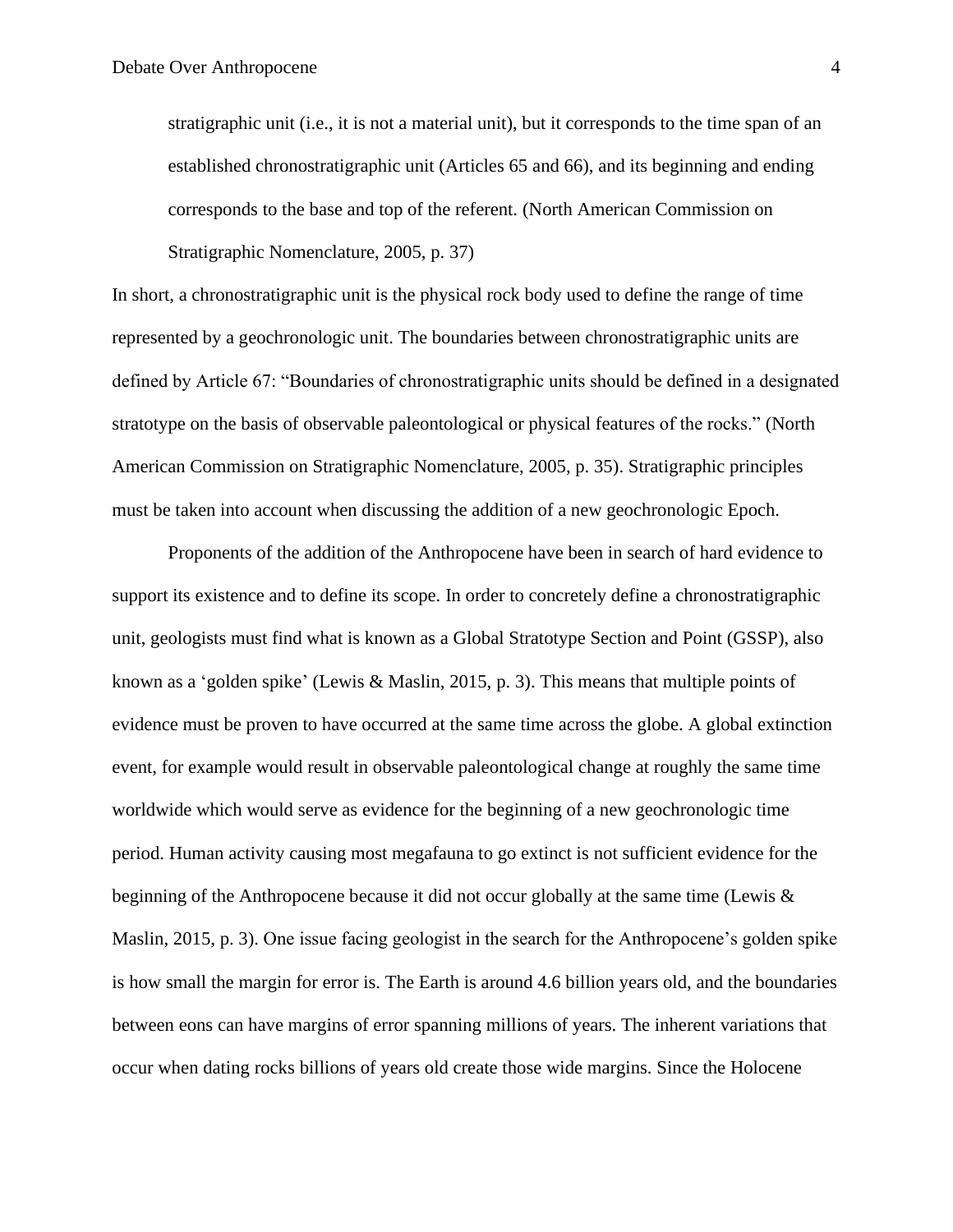Epoch began only about twelve thousand years ago, if disparity between evidence spans centuries or even decades it may fall outside the margin of error for being a GSSP. Because we can much more accurately date rocks that are only thousands of years old, evidence must line up very closely. Any proposals for the beginning of the Anthropocene must be backed up in order to be recognized.

There are several theories as to the when the Anthropocene began. One theory is that human activity did not begin to impact the lithosphere significantly until the Industrial Revolution in the late 1700s. This theory proposes that a combination of increased global temperatures due to greenhouse gas emissions and industrial waste pollution caused widespread change in Earth's ecology and geology (Zalasiewicz, et al., 2008). This theory has its faults, though, primarily the fact that industrialization was not a synchronous and global phenomenon. Another theory suggests that the Anthropocene can be geologically proven to have started around the 1950s, caused by nuclear weapon testing in the atmosphere. A study sampling 28 sites in southern Africa for indicators of the Anthropocene noticed a sharp increase in plutonium and cesium isotopes along with increased microplastic content in lacustrine environments that began around 1950 (Rose, Turner, Unger, & Curtis, 2021, pp. 2-3). If remnants of nuclear fallout can be identified across the globe, it may become the golden spike needed to prove that human activity has noticeably altered the Earth's geology and formalize the Anthropocene.

While many geologists are in favor of formalizing the Anthropocene, there are others who believe that doing so would go against the principles of stratigraphy. The argument here is not to suggest that humans have not impacted the Earth significantly, but to question if that impact is observable geologically. Some argue that the fact that a golden spike has yet to be found discredits the Anthropocene as an official geochronologic Epoch (Nikolov & Hristova,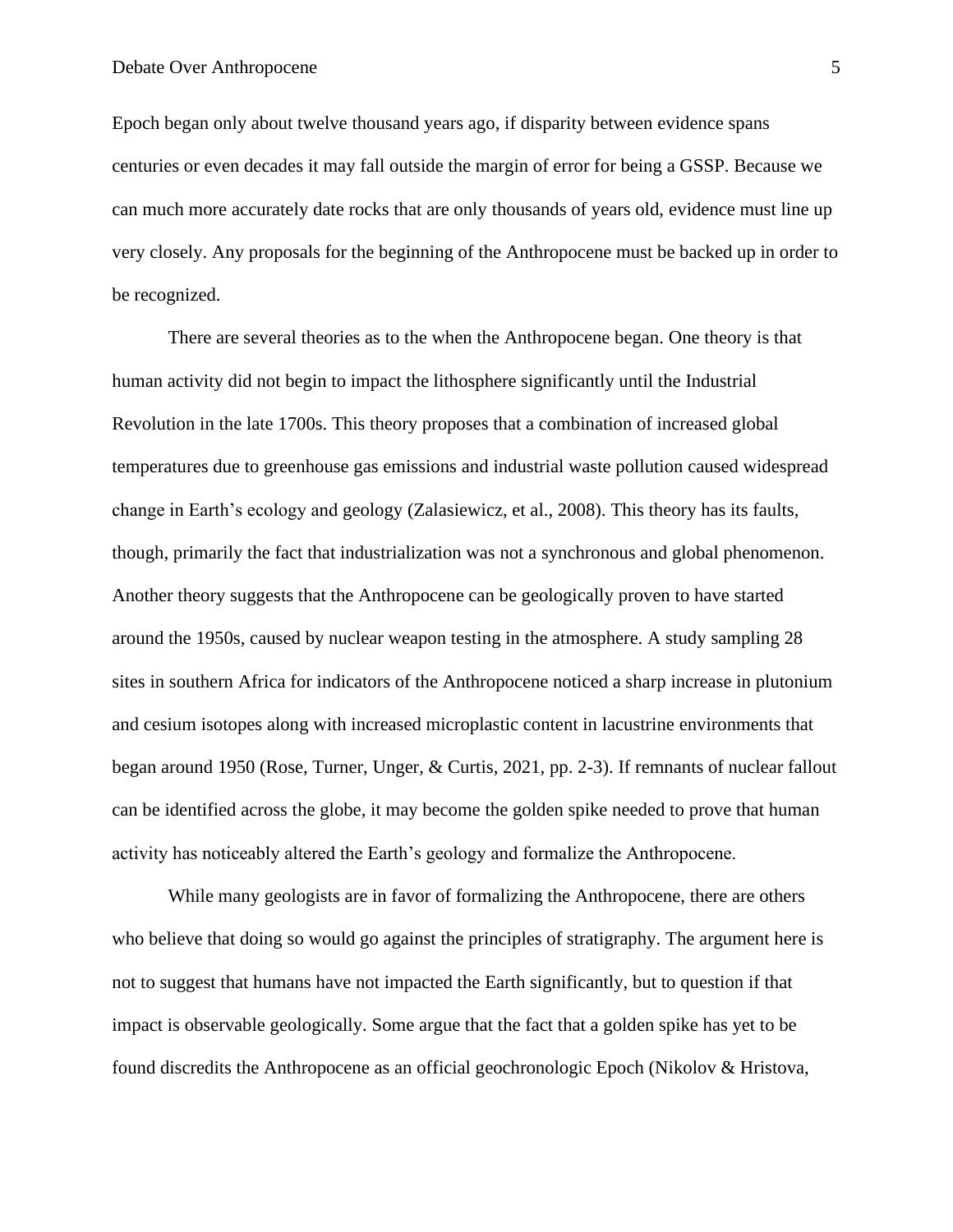2020). Another argument is that, by definition, stratigraphy is used to interpret the past based on geological evidence, but geologic events that occurred during the Anthropocene need no interpretation. These events were observed when they occurred or are still be observed today and are measured not by the age of their geologic remains, but by the date on the Gregorian calendar (Finney & Edwards, 2015, p. 5). The crux of these arguments is that our understanding of geology should not be clouded by philosophical notions of human importance. If it cannot be scientifically proven, is it really our place to name an Epoch that we currently live in?

Regardless of its status as an official geochronologic Epoch, the concept of the Anthropocene is important across a range of scientific disciplines. The notion that humans have permanently impacted the Earth is applicable to the realms of ecological conservation, meteorology, and even politics. The fact that the Anthropocene has been co-opted and utilized beyond just the realm of geology and stratigraphy is used to discredit its official geochronological status by its detractors: "The strong pressure to include the Anthropocene as an official unit in the ICS Chart comes not so much from geologists-stratigraphers, but rather from ecologists and physical geographers." (Nikolov & Hristova, 2020, p. 7). Awareness of human activity's impact on Earth has created political movements and activists who wish for humanity to utilize Earth's resources more sustainably. Recognizing the Anthropocene would give geologists the potential to give further credence to this movement, even if it were technically against stratigraphic conventions (Coster, 2020). Alongside the belief that the Anthropocene should not be officialized is the understanding that it does not need to be. The Anthropocene is equally history and geology, and like most eras of history, it does not require a definitive start date for its contents and meaning to be understood (Finney  $\&$  Edwards, 2015). The implications of the Anthropocene sheds greater light onto issues beyond the scope of geology.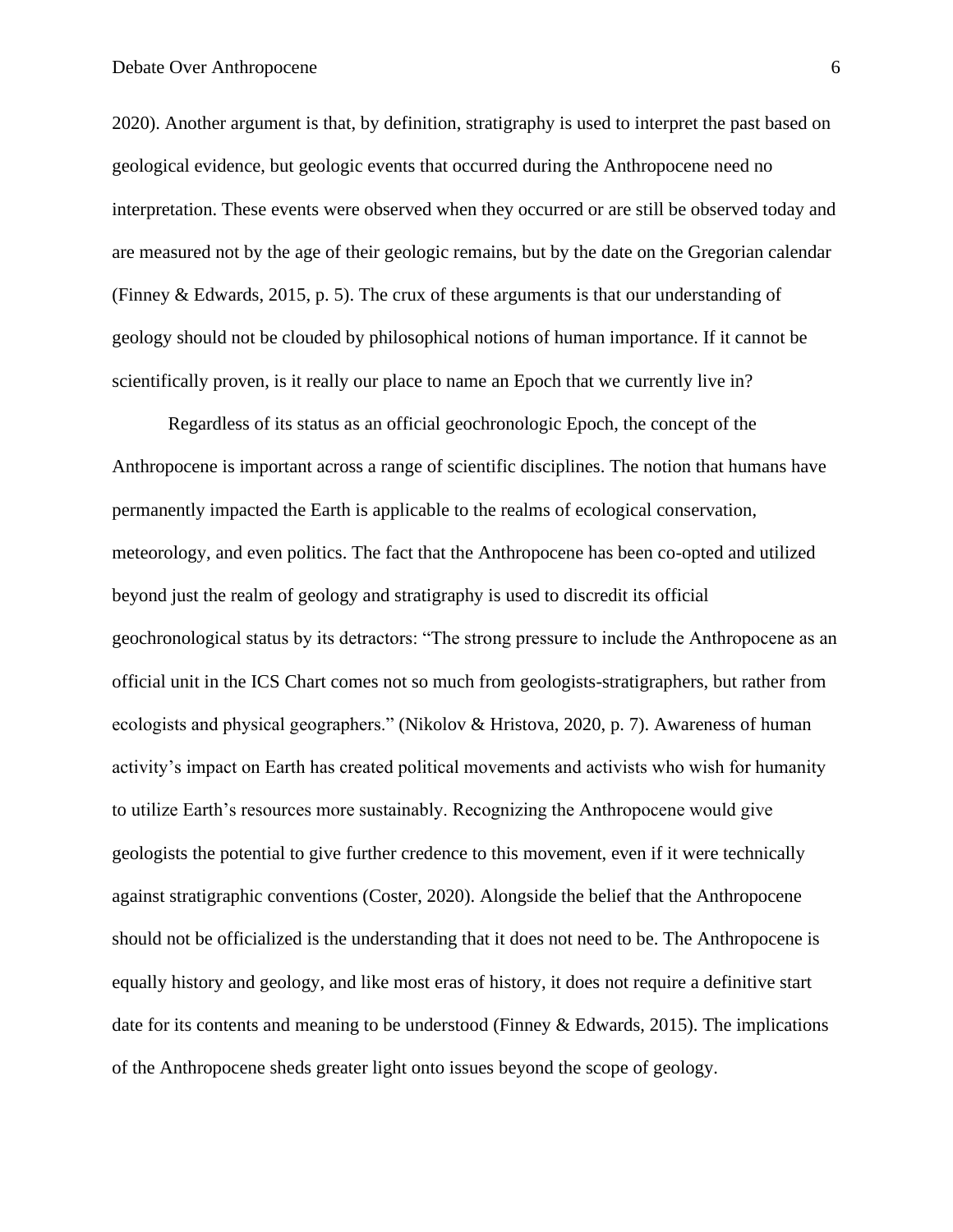The debate over the Anthropocene Epoch boils down to strict adherence to stratigraphic code. There are those who wish to formalize the Anthropocene by proving its boundaries by matching the geochronologic unit to physical evidence. The concept of the Anthropocene will still have wide ranging impacts on our perception towards human interference with the Earth, regardless of official recognition. Then there are those who believe labeling the Epoch we currently live in would be premature on our part and that the rules of stratigraphy must be maintained. Humans are in the unique position of having the ability to acknowledge the scope of our own impact on the planet. It is important that as our understanding of science changes, that we reevaluate the systems by which we define and delineate knowledge, and that is the driving force behind this debate.